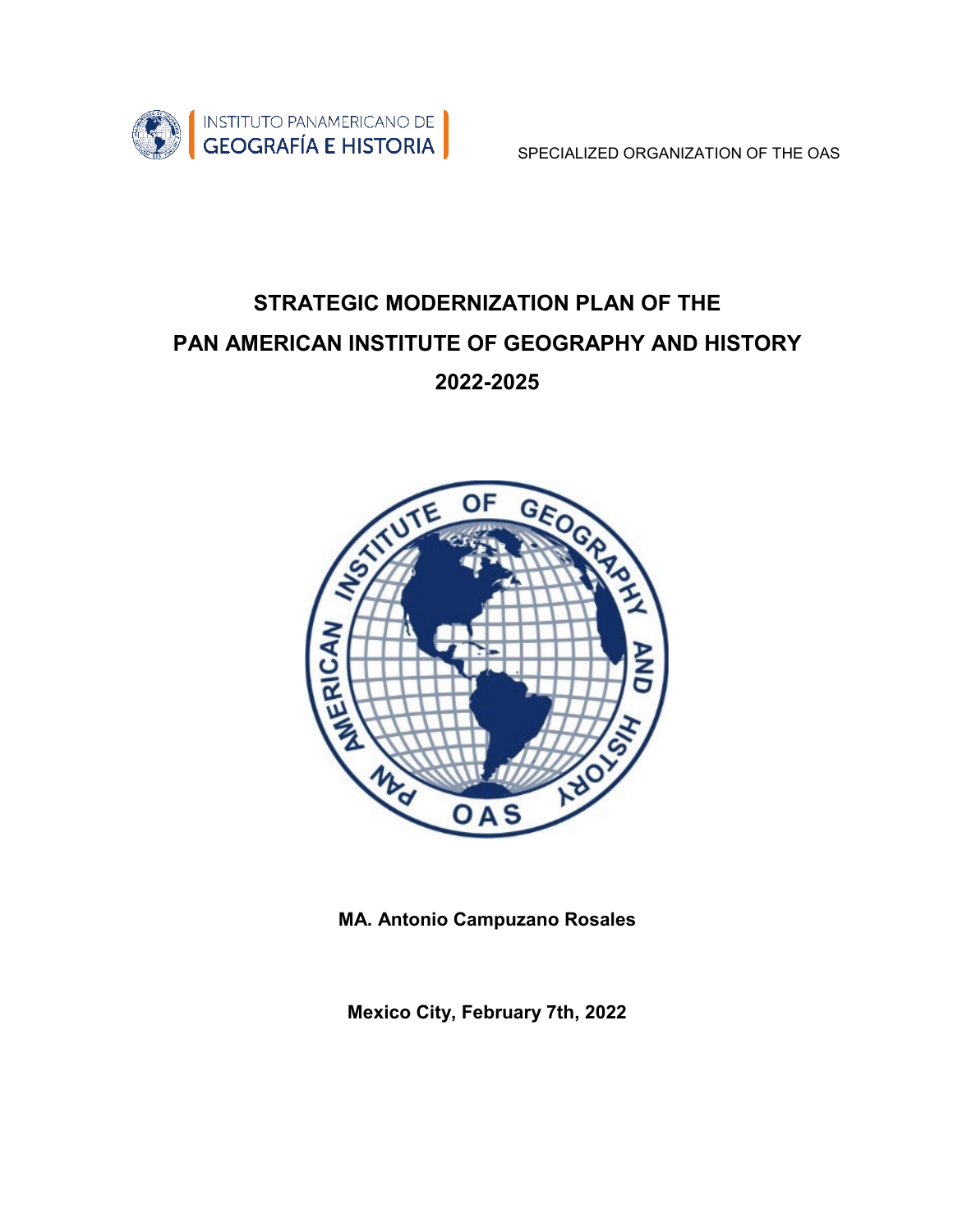# **STRATEGIC MODERNIZATION PLAN OF THE PAN AMERICAN INSTITUTE OF GEOGRAPHY AND HISTORY 2022-2025**

**Drafted by MA. Antonio Campuzano Rosales Secretary General of the PAIGH, 2022-2025**

**Mexico City, February 7th, 2022**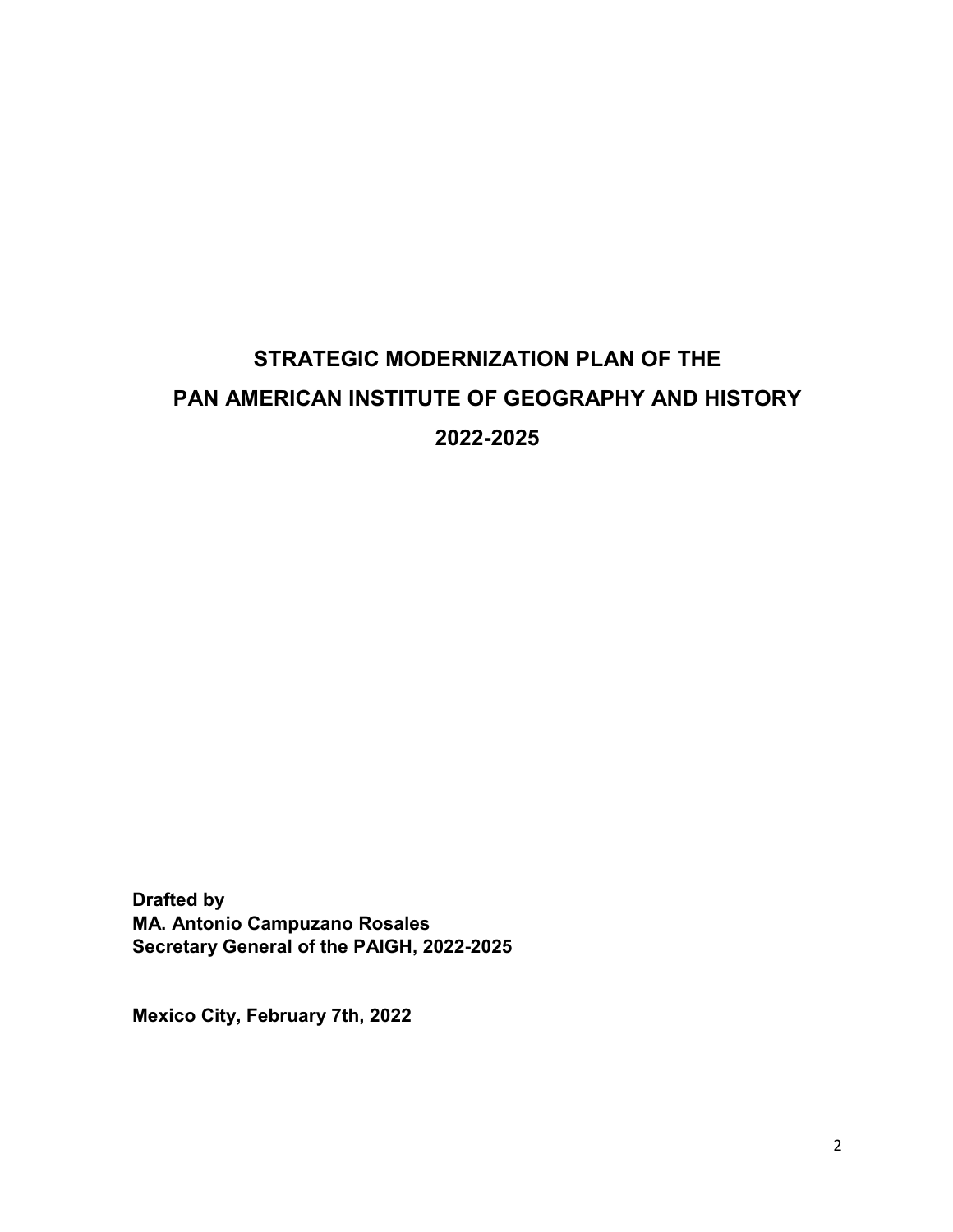## **CONTENTS**

|                                                                                                                                                | 4  |
|------------------------------------------------------------------------------------------------------------------------------------------------|----|
| Alignment of the Strategic Modernization Plan - 2022-2025 with the<br>Organic Statute and the current procedures of the Pan American Institute |    |
| Central guiding concepts that will guide the Pan American Institute of                                                                         | 10 |
| Strategies and Lines of Action established for the period 2022-2025<br>.                                                                       | 12 |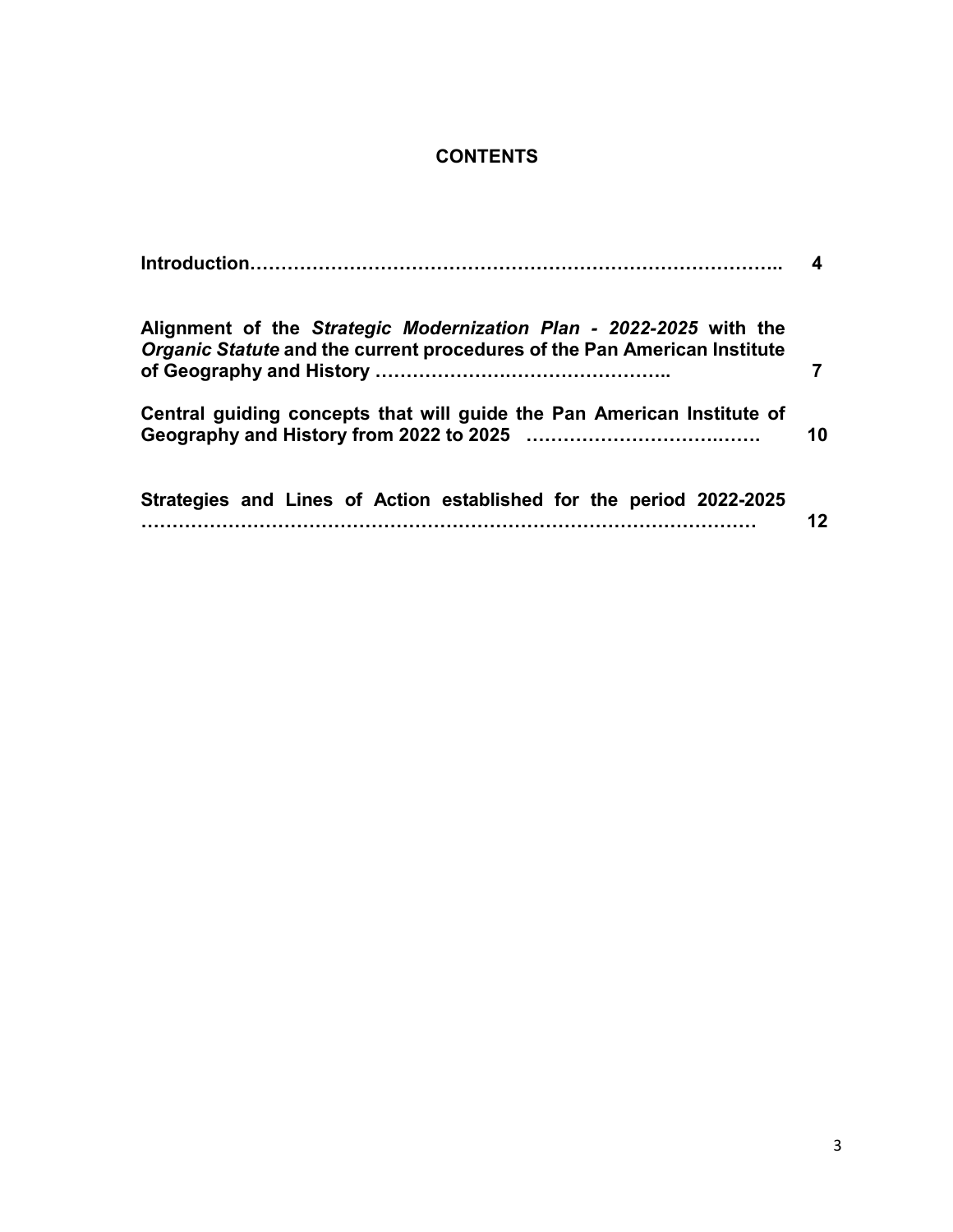#### **INTRODUCTION**

The Pan American Institute of Geography and History (PAIGH) is the oldest specialized entity of the Organization of American States (OAS) that exists; on Feburary the 7th, 2028 it will reach 100 years of existing at the service of the nations of America. Throughout this time, it has been a reference point and inspiration for development in sciences such as Cartography, Geography, History, Geophysics and related disciplines.

In accordance with its *Organic Statute*, approved by the 22nd General Assembly on October 27th, 2021, also with the procedures currently in force, this "Strategic Modernization Plan" has been set up — with its scope covering a fundamental objective to be fulfilled — by means of six central guiding concepts for future actions, taking into account the historic aspects and principles that are stated as follows and that remain relevant.

At the time of its foundation on February 7th, 1928, by the Sixth Inter-American Conference of Ministers, held in Havana, Cuba, according to the statutes proposed in the proceedings of that meeting, the PAIGH had, as the reason for its existence and among other objectives: the coordination, distribution and public release of geographic and historic studies in the countries of America; cooperation in the solving of problems that involve Geography and History; and the coordination of research and scientific studies that the countries of the continent perform in these sciences. At the same time, it would take on the task of clarifying issues around boundaries, upon the request of the States directly interested in the matter; finally, it was to put together two important stocks of information, one of bibliographic material and the other of records with plans and historic documents, related to America.

Concerning the OAS, this body was created on April the 30th, 1948, in Bogota, Colombia, as a regional organization of the United Nations Organization (UN). This international organization adopted, in Article 3 of its *United Nations Charter,* the following principles that govern and are applicable to each one of the member States and to that organization itself: Respect for international rights and for the legal identity, sovereignty and independence of the States, also, full compliance with international treaties; together with the good faith and solidarity that should govern between the States, alongside an effective exercise of democracy and non-intervention in the affairs of other States. Also required are the elimination of poverty, the decision to condemn wars of aggression and to consider that victory does not confer rights, and the principles that any agression towards one Member State is agression towards all the rest. International disputes should be resolved by peaceful means, while justice and security are the basis for a lasting peace. These principles also require economic cooperation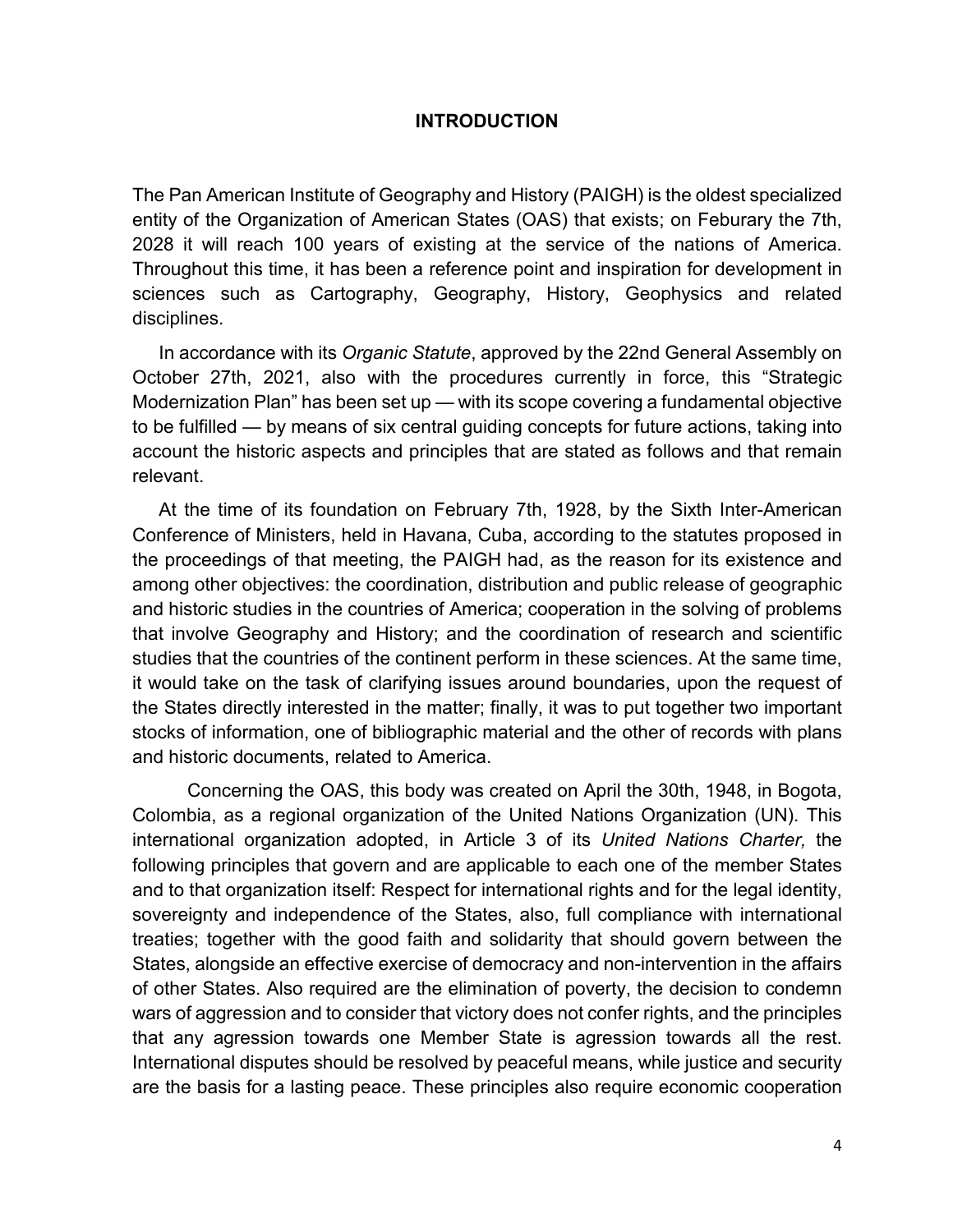as essential for the well-being and prosperity of these states, also respect for human rights without any discrimination; likewise the cultural identity of the countries of the continent. Finally, they require that the education of the public should be oriented towards justice, liberty and peace.

Moreover, the OAS adopted, among other essential purposes, this important mission: "Secure the peace and security of the Continent".

In accordance with these principles and this purpose, the PAIGH signed an agreement with the OAS in 1950, which was then modified in 1974. In this, the relations between the two organizations were agreed on. On the basis of this, it was established that the former would become a specialized organization under the latter, with the widest possible technical and financial autonomy.

Separately, the PAIGH set up its *Pan American Agenda* in 2009, with the aim of contributing to the overall, sustainable development of its Member States. This instrument had as its objectives the continual improvement of the Institute in all of its fucntions and components, particularly each one of its Member States, together with the inclusion of fresh generations of specialists and the linkage with regional and global organizations.

In accordance with these objectives, the "Declaration and Guide for the Pan American Agenda, 2010-2020" was established for that timeframe. This, with its 10 points, guided the institutional work over the last decade, also the scientific and technical research programs of the Institute, for the benefit of the Member States and of the American continent.

Over the last few years, the PAIGH has considered that it is a priority for the work of the Comissions, National Sections, Committees, and Working Groups to continue, fulfilling their mission, and that they re-define their work plans for the fulfillment of the *Agenda 2030 for Sustainable Development of the UN*; in which the Member States committed to achieving the 17 global objectives that are inter-related among each other and seek to eradicate poverty, hunger, and social inequality, to protect the planet and to ensure the prosperity and development of the countries of the world.

In the *Organic Statute* of the PAIGH, Article 2 specifies that the mission of the Institute is to encourage, coordinate and publish or make widely known studies involving its respective areas of interest, these being Cartography, Geography, History, Geophysics and related sciences, to the benefit of America; to support the creation of knowledge in its areas of interest, by means of the studies, training and work by its Commissions; and to encourage and make progress in interdisciplinary cooperation between the Institutes of America and related international organizations.

Considering the above, and in accordance with the *Agenda 2030 for Sustainable Development of the UN*, the *OAS Charter*, and also the spirit with which the PAIGH and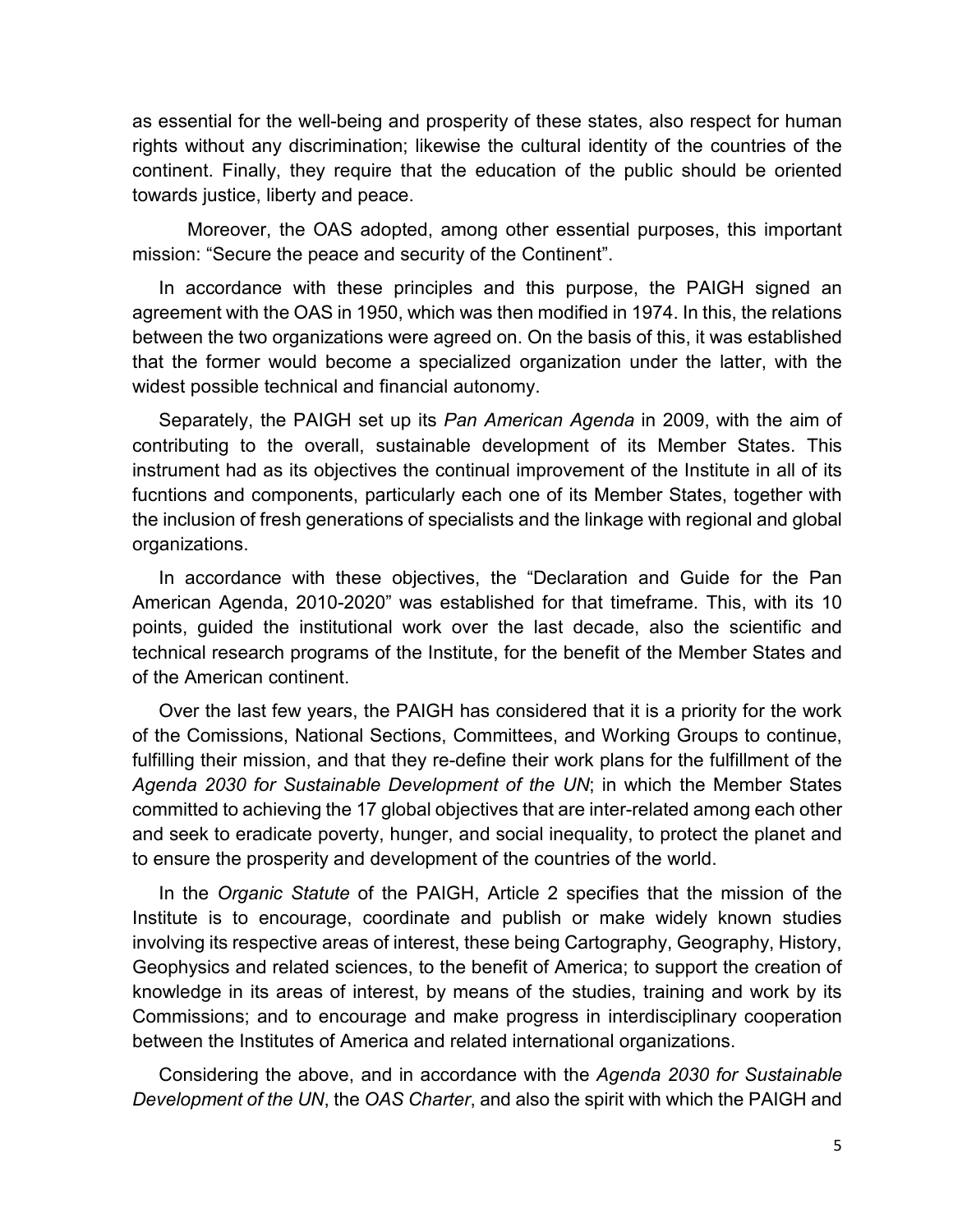its *Organic Statute*, were founded, this plan seeks to make more viable and certain of success the work that this specialized organization will perform during the period 2022 to 2025. All of this with the goal of contributing to the development of the Earth sciences and of History, thus cooperating with the search for peace by States of the continent. Due to the above, the strategic objective of this *Strategic Modernization Plan* is the following:

*The Pan American Institute of Geography and History should encourage, coordinate and disseminate the studies belonging to its areas of interest, which are Cartography, Geography, History, Geophysics and related sciences, to the benefit of America. Moreover, it supports the creation of knowledge in its areas of interest, by means of the studies, training and work performed by its Commissions. It should also encourage interdisciplinary cooperation between the Institutes of America, related international organizations, Member States, civil society, besides international scientfic and academic organizations and private initiatives.*

In accordance with this strategic objective, this plan not only tells us what it is intended to do through its six Central Guiding Concepts, which are aligned with the current legal rules of this organization, but also how to do this, by means of Strategies and Lines of Action. All of this is in an environment of absolute respect between the individuals, organizations and nations that make up the PAIGH, moreover with the commitment to providing transparency in the rendering up of accounts for all and each one of the actions that the General Secretariat intends to take.

The General Secretariat has the task of organizing, coordinating, facilitating, encouraging and publishing or announcing the work of the component bodies and individuals that make up the PAIGH, as it is considered that the commitment and joint work of everyone, by means of synergistic effort, will contribute to achieving the goal and the objective that has been set, with a view towards leaving the Institute strengthened at the threshold of its centenary.

Finally, as a result of this *Strategic Modernization Plan,* it is intended to consolidate the essence of what the PAIGH is, in order to have an Institute more closely attached to the real needs of the UN, the OAS, and of its mission to contribute to the spirit of peace, well-being, development and friendship among the nations of America.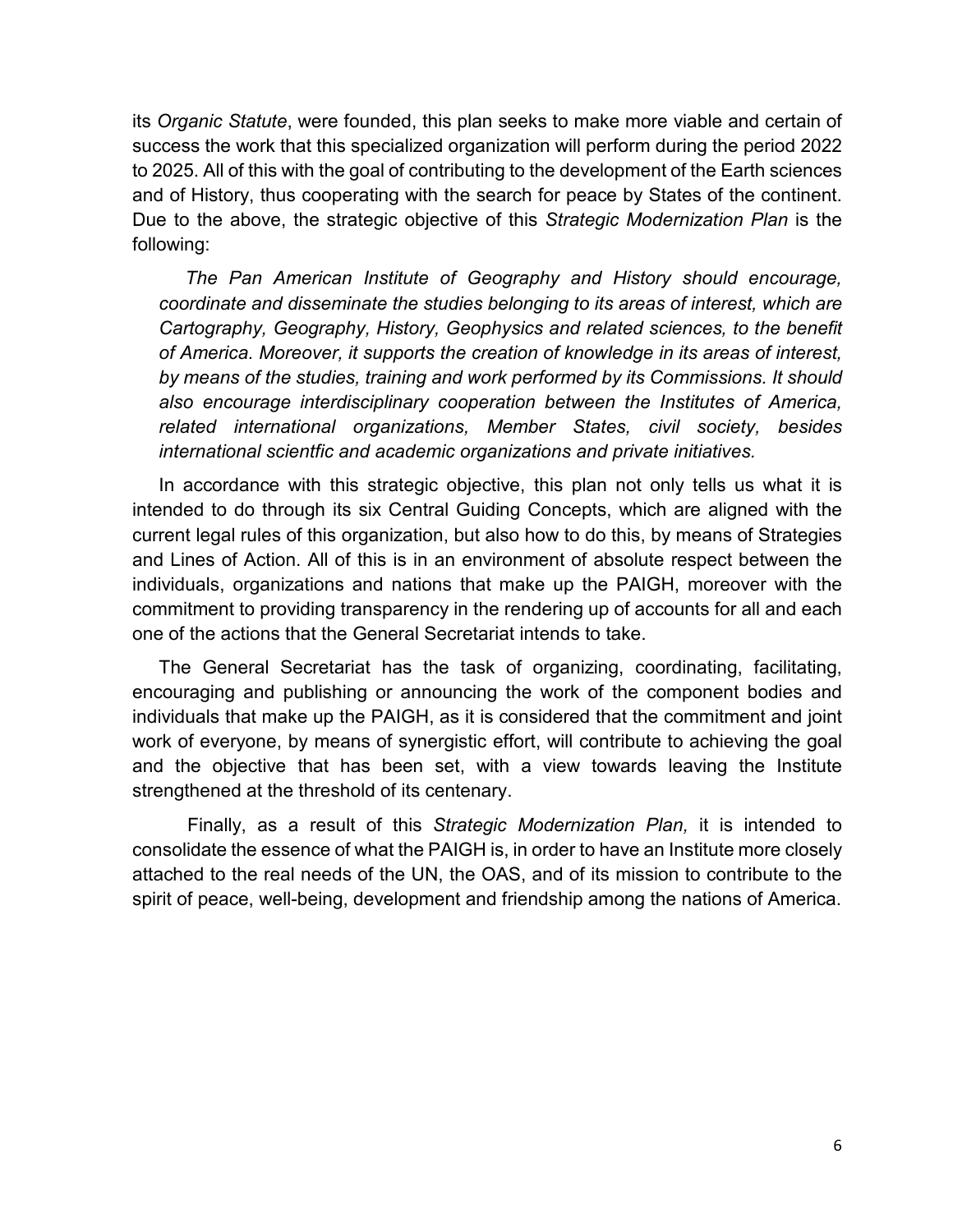## **ALIGNMENT OF THE** *STRATEGIC MODERNIZATION PLAN - 2022-2025* **WITH THE** *ORGANIC STATUTE* **AND THE CURRENT REGULATIONS OF THE PAN AMERICAN INSTITUTE OF GEOGRAPHY AND HISTORY**

In accordance with the *Organic Statute* and the regulations currently in force, and with the purpose of giving it viability in its work over the period 2022 to 2025, the following six Central Guiding Concepts were established — based on the three areas of action of the General Secretariat — that contribute to the fulfilment of the strategic objective outlined at the start of this plan.

#### **Central guiding concepts of the scientific area:**

The scientific area covers those activities that involve the encouragement, coordination and publication or announcement of the studies belonging to the areas of interest to the PAIGH, with the collaboration of the General Secretariat and the Commissions, also with the support of National Sections.

In this aspect, Article 2 of the *Organic Statute* states that the Institute should encourage, coordinate and publish or make widely known the studies involving its respective areas of interest, these being Cartography, Geography, History, Geophysics and related sciences, to the benefit of America; to support the creation of knowledge in its areas of interest, by means of the studies, training and work of its Commissions; and to encourage and make progress in interdisciplinary cooperation between the Institutes of America and related international organizations.

Consequently, in accordance with these ideas clearly specified, the following Central Guiding Concept I was established:

*Encourage scientific research in the fields of Cartography, Geography, History, Geophysics and related sciences, specifically in studies that are of interest to the Member States, with the objective of contributing to the peace of the American states.*

In addition to that stated above, Article 34, in its Point 11, specifies that it is a function of the Secretary General to publish written work sent in by the General Assembly, the Commissions and other technical component bodies. Separately, Article 9, Point 19, of the "Regulations of the General Secretariat" ratifies the same function when specifying that the Secretary General should coordinate a schedule of publications with the Commissions. Finally, the importance of public outreach and publications was taken into account as indicated in the "Regulation for publications and documents". In consequence, the following Central Guiding Concept II was proposed: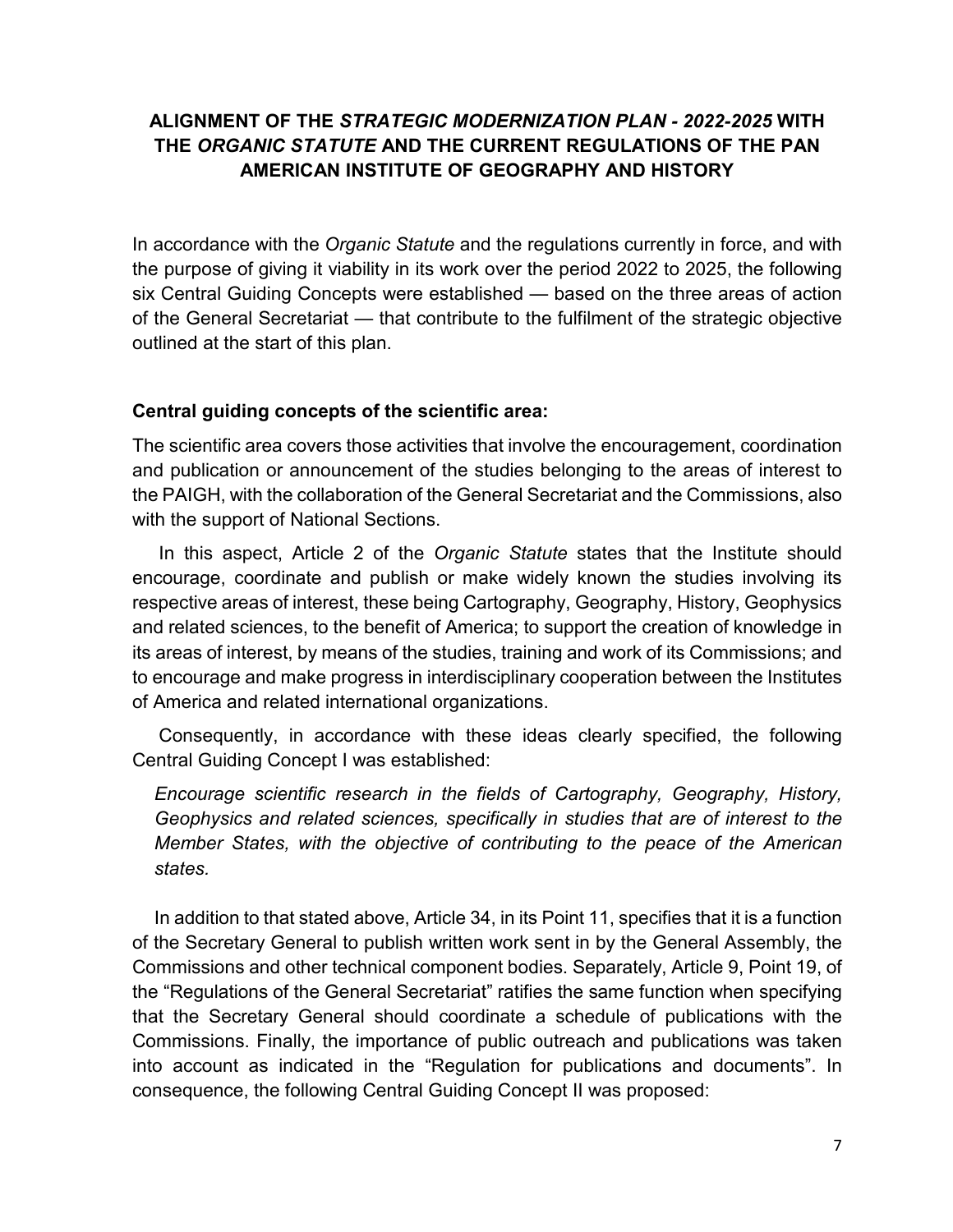*To publish or distribute those scientific studies in Cartography, Geography, History, Geophysics and related sciences that are of interest for the American Continent, in accordance with the scientific and technical programs approved by the Institute and in coordination with the General Secretariat and the Commissions.*

#### **Central guiding concept of the financial area:**

The financial area has as its focus the preparation and the management of the budget of the PAIGH, in accordance with the income, particularly the annual contributions of the Member States.

Thus, the PAIGH *Organic Statute* specifies in Article 24, Points 4 and 5; Article 34, Points 19, 20 and 21; Articles 56 and 58, also in the "Rules of Procedure of the General Secretariat" in Article 9, Points 6 and 7, and in the "Financial Rules of Procedure", that the General Assembly will assess the anual reports and approve the budgets submitted by the General Secretariat. This latter body is the one responsible for ensuring the good financial status of the international organization; for this reason, an exhaustive check on the accounts and the situation of the funds should be done by external auditors. Finally, it will undertake to oversee the viability of the scientific projects by means of making an outlay greater than that made for the sustaining institutional administration. With these instructions, the following Central Guiding Concept III was planned:

*Keep the finances in a healthy state, in order to guarantee their correct operational functionality, the scientific research projects given priority and the objectives for which the Institute was created. At the same time, the accounts and the state of the funds will be assessed and checked annually, with the support of internal and external auditors.*

### **Central guiding concepts of the administrative area:**

For its part, the administrative area covers those activities that concern the operational capacity of the Institute, also the running of the statutory meetings, the institutional relations and the management of the tangible and intangible assets, among other aspects.

In this context, the "Agreement between the OAS and the PAIGH" of May 6th, 1974, in its articles specifies that the Institute should take into account the recommendations of the General Assembly and of the Council meetings of the Organization, to which it should provide technical advice and the information available in those scientific spheres where it has competence. Moreover, the setting up of a mixed PAIGH – OAS commision is specified in order to complement the Exchange of information, including publications. With these aspects present, the Central Guiding Concept IV could then be drafted: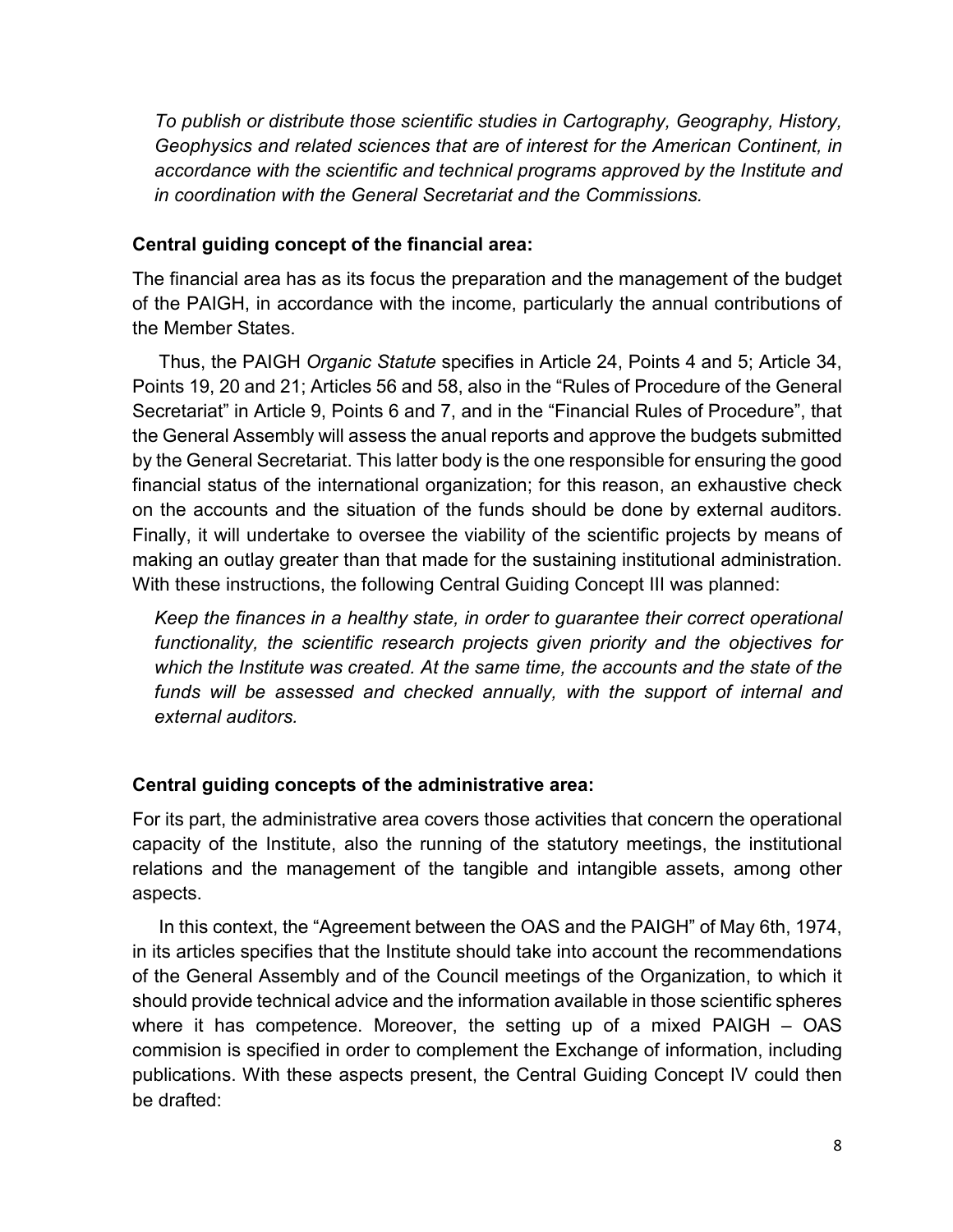*Strengthen the presence at global level of the Pan American Institute of Geography and History, emphasizing its relations with international organizations, such as the Organization of American States (OAS), and with the States of the continent.*

In another context, it is important to state that the Secretary General should act as the liaison between the component bodies of the PAIGH and the Member States, cooperating in the preparation of the meetings of the General Assembly and of the Commissions. It should also encourage good, friendly relations between the Government hosting these meetings and all the component bodies and individuals of the Institute, likewise with the rest of those who are involved in the various component bodies of the PAIGH, with the aim of ensuring their correct operational functioning, within a space of mutual respect and cooperation. The above is in accordance with that stated in the *Organic Statute* in its Articles 34, Points 5 and 13, also Articles 41, 42, 43, 46, 47, 48 and 49; with the "Rules of Procedure of the General Secretariat" in its Article 9, Point 10, and with the "Agreement between the PAIGH and the Government of the United Mexican States" , of May the 15th, 1980 concerning the central office of the Institute. In this way, Central Concept V was established:

*The Pan American Institute of Geography and History will strengthen its relations with the country hosting the central office of the Institute and the Commission Presidencies, including those countries that host the General Assembly and the meetings of the Commissions, with the aim of supporting a finer performance by these component bodies, which will lead to benefits for the correct operational functionality and improved image of the Institute.*

Finally, in Point 16 of Article 34 of the Organic Statute and in Point 19 of Article 9 in the "Rules of Procedure of the General Secretariat", the Secretary General is instructed to perform the activities necessary for maintaining the infrastructure of the PAIGH, during the time in which he works in that post. In this way, Central Guiding Concept VI was established:

*Work towards ensuring that all of the human and material resources, the infrastructure, the fixed, movable and historic assets, the archive, artistic, bibliographic, and journal library stocks, and the map library of the PAIGH are all maintained in a good state of conservation, also that the regulations are updated in accordance with the new Organic Statute, with the aim of sustaining a correct operational status for the exact fulfillment of the goals for which it was created.*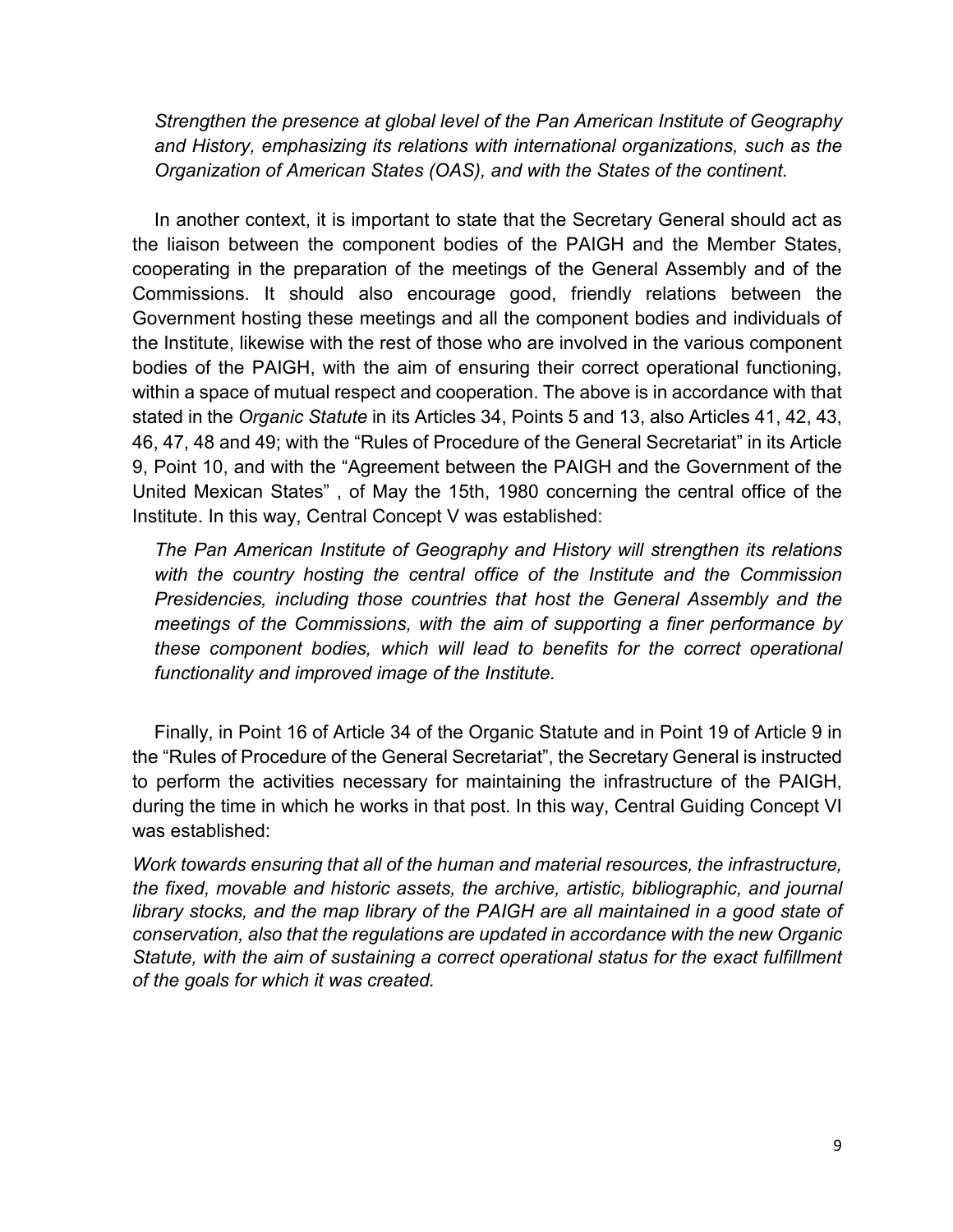## **CENTRAL GUIDING CONCEPTS THAT WILL GUIDE THE PAN AMERICAN INSTITUTE OF GEOGRAPHY AND HISTORY FROM 2022 TO 2025**

This *Strategic Modernization Plan* has as its fundamental basis six Central Guiding Concepts. These are aligned with the Organic Statute, the regulations currently in force and the strategic objective defined. These concepts should guide the performance of all the component bodies and individuals of this institution, with the intention of achieving the objectives for which it was created. Due to the above, the following are described:

### **Strategic Objective:**

*The Pan American Institute of Geography and History should encourage, coordinate and make widely known the studies belonging to its areas of interest, which are Cartography, Geography, History, Geophysics and related sciences, to the benefit of America. Moreover, it supports the creation of knowledge in these areas of interest to it, by means of the studies, training and work performed by its Commissions. It should also encourage interdisciplinary cooperation between the Institutes of America, related international organizations, Member States, civil society, also international scientfic and academic organizations and private initiatives.*

### **Central Guiding Concepts:**

Considering the division into the areas of action of the General Secretariat that is presented in Article 34 of the Organic Statute, the six Central Guiding Concepts outlined previously are presented:

| Areas              | <b>Central Guiding Concepts</b>                                                                                                                                                                                                                                                                                                                                                                                        |
|--------------------|------------------------------------------------------------------------------------------------------------------------------------------------------------------------------------------------------------------------------------------------------------------------------------------------------------------------------------------------------------------------------------------------------------------------|
| Scientific<br>Area | Encourage scientific research in the fields of Cartography,<br>ι.<br>Geography, History, Geophysics and related sciences, specifically<br>in studies that are of interest to the Member States, with the<br>objective of contributing to the peace of the American states.<br>To publish and distribute those scientific studies in Cartography,<br>Ш.<br>Geography, History, Geophysics and related sciences that are |
|                    | of interest for the American Continent, in accordance with the<br>scientific and technical programs approved by the Institute and                                                                                                                                                                                                                                                                                      |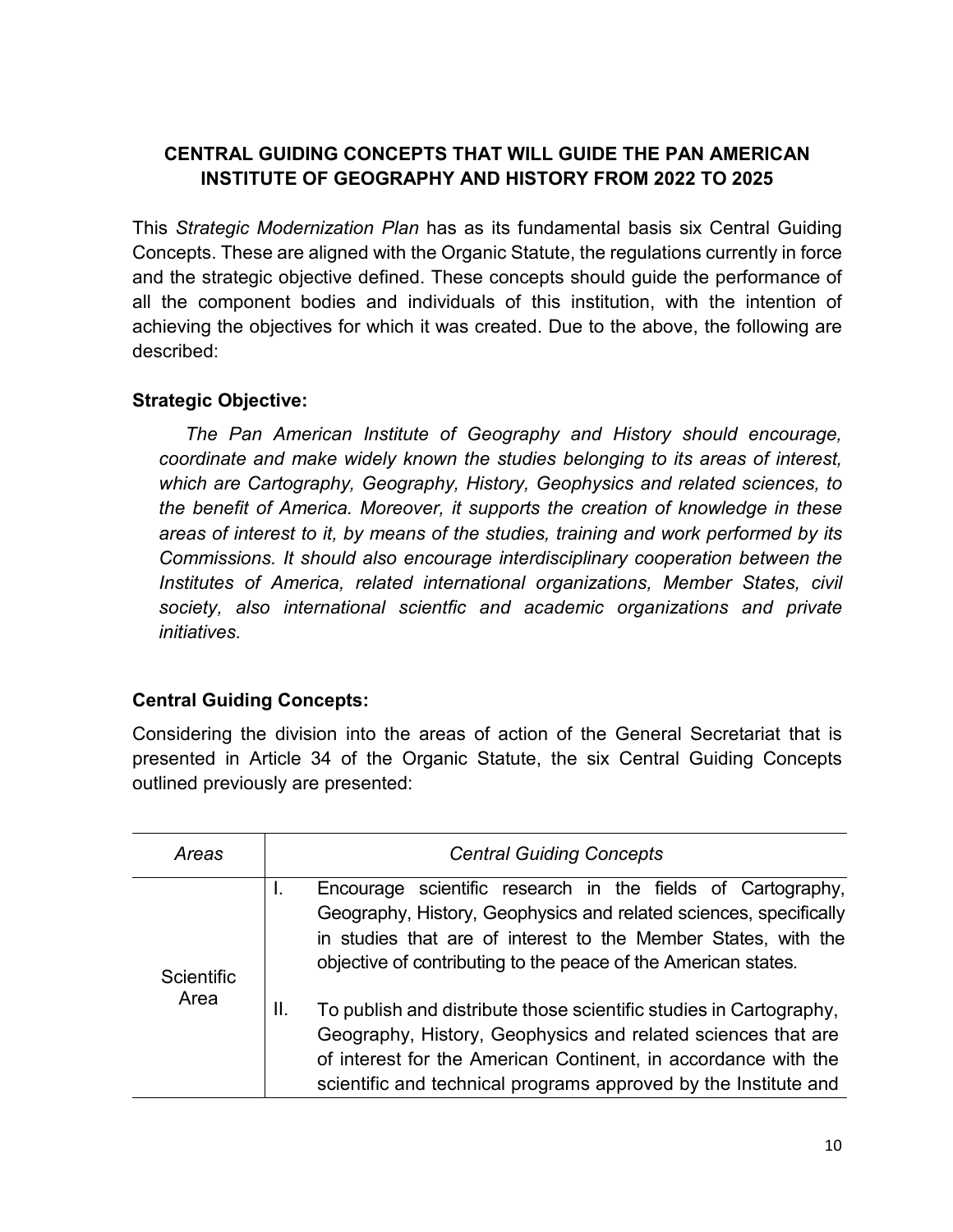|                          | coordination with the General Secretariat and the<br>in<br>Commissions.                                                                                                                                                                                                                                                                                                                                                                                                                                                       |
|--------------------------|-------------------------------------------------------------------------------------------------------------------------------------------------------------------------------------------------------------------------------------------------------------------------------------------------------------------------------------------------------------------------------------------------------------------------------------------------------------------------------------------------------------------------------|
| Financial<br>Area        | Keep the finances in a healthy state, in order to guarantee its<br>III.<br>correct operational functionality, the scientific research projects<br>given priority and the objectives for which the Institute was<br>created. At the same time, the accounts and the state of the<br>funds will be assessed and checked annually, with the support<br>of internal and external auditors.                                                                                                                                        |
| Administra-<br>tive Area | IV.<br>Strengthen the presence at global level of the Pan American<br>Institute of Geography and History, emphasizing its relations<br>with international organizations, such as the Organization of<br>American States (OAS), and with the States of the continent.                                                                                                                                                                                                                                                          |
|                          | V.<br>The Pan American Institute of Geography and History will<br>strengthen its relations with the country hosting the central office<br>of the Institute and the Commission Presidencies, including<br>those countries that host the General Assembly and the<br>meetings of the Commissions, with the aim of supporting a finer<br>performance by these component bodies, which will lead to<br>benefits for the correct operational functionality and improved<br>image of the Institute.                                 |
|                          | VI.<br>Work towards ensuring that all of the human and material<br>resources, the infrastructure, the fixed, movable and historic<br>assets, the archive, artistic, bibliographic, and journal library<br>stocks, and the map library of the PAIGH are all maintained in a<br>good state of conservation, also that the regulations are updated<br>in accordance with the new Organic Statute, with the aim of<br>sustaining a correct operational status for the exact fulfillment of<br>the goals for which it was created. |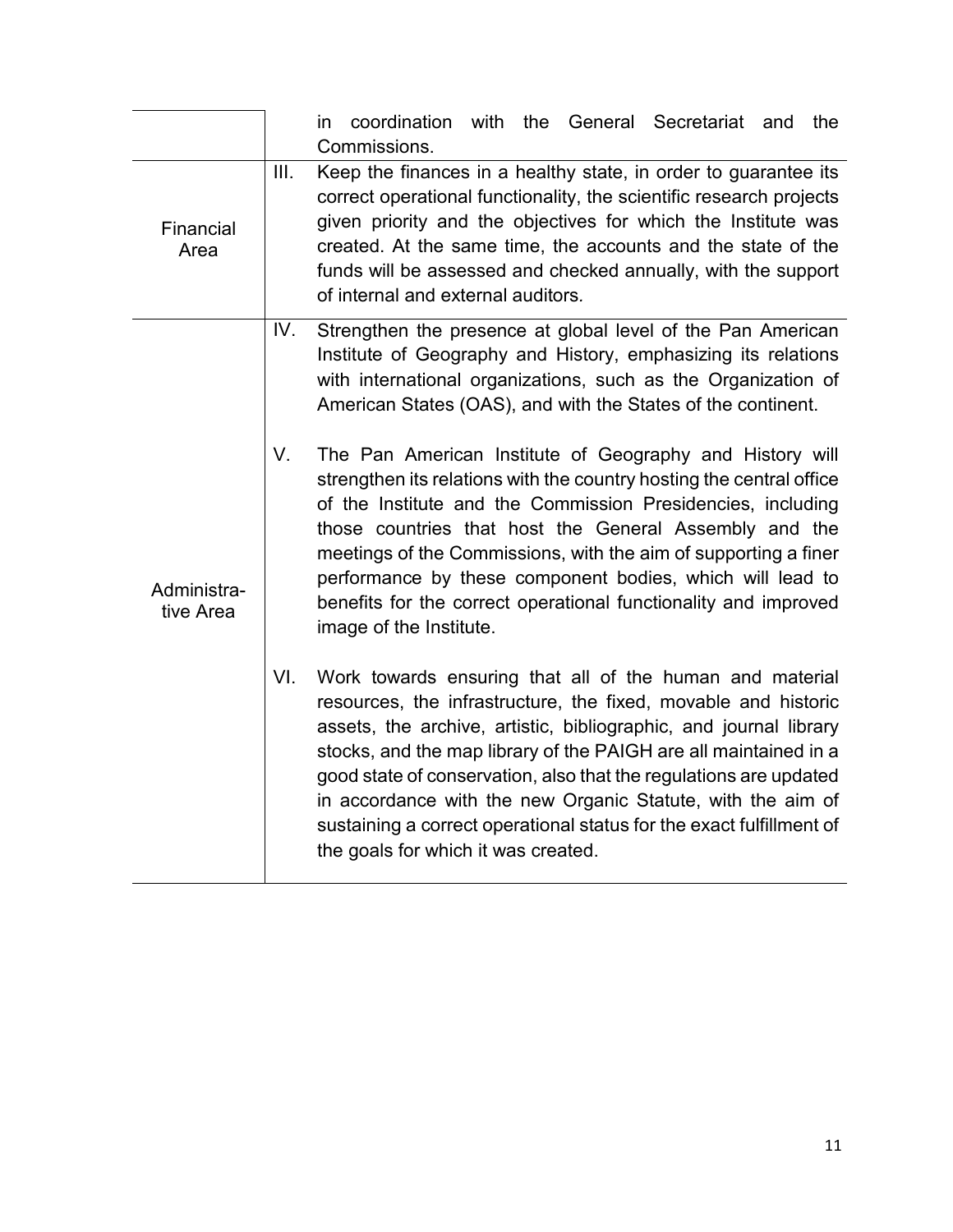## **STRATEGIES AND LINES OF ACTION ESTABLISHED FOR THE PERIOD 2022- 2025**

#### **Central Guiding Concept I:**

*Encourage scientific research in the fields of Cartography, Geography, History, Geophysics and related sciences, specifically in studies that are of interest to the Member States, with the aim of contributing to peace among the American states.* 

#### *Strategy 1:*

1.1 Encourage, publicly support, coordinate and check for the studies carried out by the Cartography, Geography, History and Geophysics Commissions to be the result of the scientific and technical programs set up and approved by the Institute itself.

#### *Lines of action:*

- 1.1.1 Push for both progress and public outreach in the research work being performed within the various Committees and Working Groups, approved and proposed by each one of their respective Commissions.
- 1.1.2 Coordinate and ensure, through the several Comissions, that the work performed by the Committees and Working Groups be performed in accordance with the scientific and technical programs, with a rational use of the time, also of the human and financial resources.

### *Strategy 2:*

1.2 Encourage scientific and technical development in the areas of interest to the Institute in the PAIGH Member States, by means of support for the National **Sections** 

#### *Lines of action:*

1.2.1 Coordinate with the Commissions the performance of the work carried out by their Committees and Working Groups, in order to contribute to the development of Cartography, Geography, History, Geophysics and related sciences within the Member States.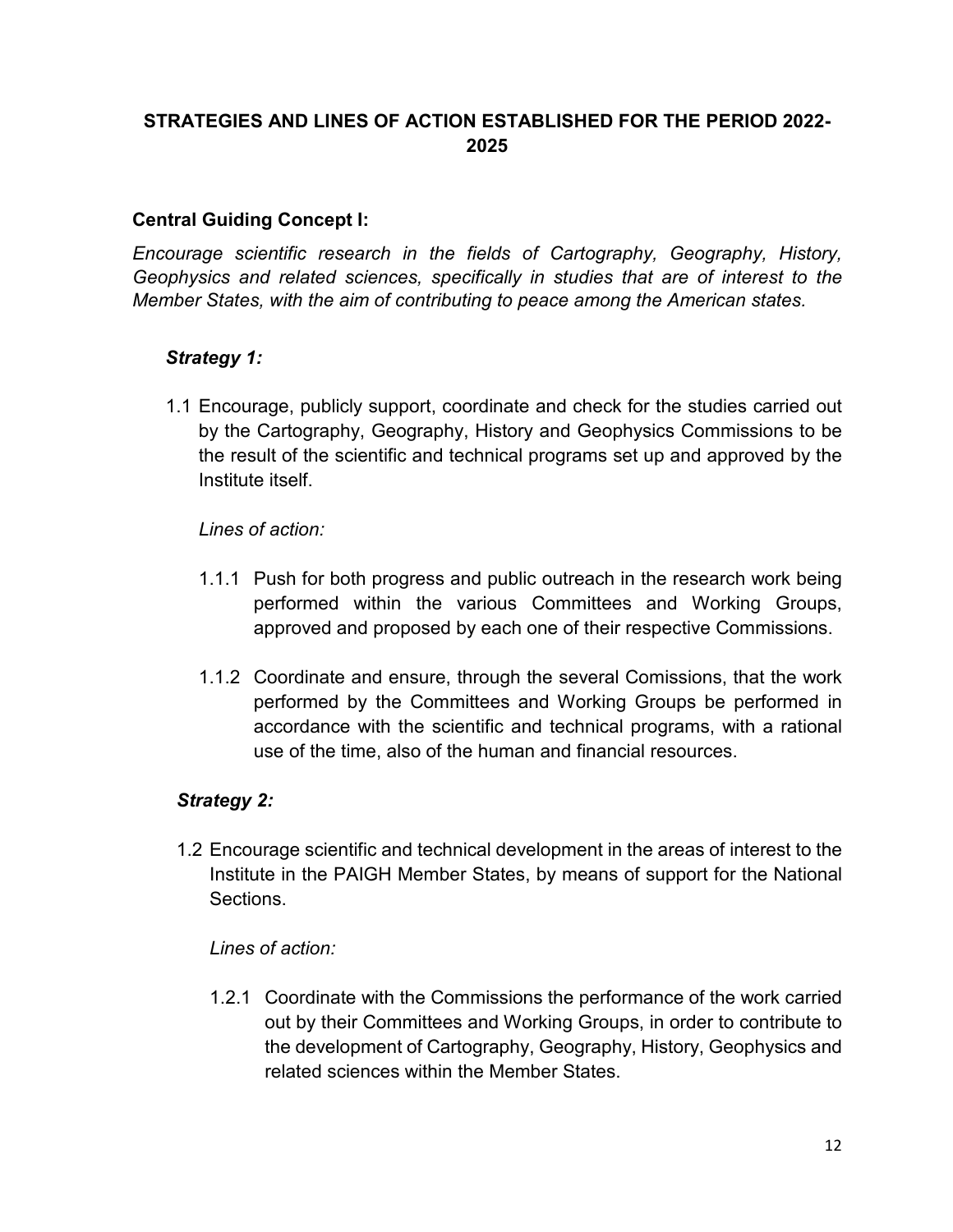1.2.2 Support, from the General Secretariat, the several Commissions in order for both entities to approach and contribute to the development of the various National Sections, also their work within the Member States.

## **Central Guiding Concept II:**

*Announce and distribute the scientific studies in Cartography, Geography, History, Geophysics and related sciences that are of interest to the American Continent, in accordance with the scientific and technical programs approved by the Institute and in coordination with the General Secretariat and the Commissions.*

### *Strategy 1:*

2.1 Distribute or publish the studies performed by the various component bodies of the Institute resulting from the work of its Commissions, also from its Committees and Working Groups; with the aim of contributing to the development of Cartography, Geography, History, Geophysics, and related sciences within the Member States and to the goals of the Institute itself. This is under the concept that various technological tools will be used in communication matters.

- 2.1.1 Put into effect a schedule of publications and communication, in coordination with the Commissions, that enables the release and dissemination of the results and of the progress made in the scientific research work performed by the Institute; this program should include distribution in printed and digital media (including the web pages, social networks, digital platforms and cyberspace); also by means of cultural events that include conferences, presentations, exhibitions, etc.
- 2.1.2 Coordinate between the General Secretariat and the Cartography, Geography, History and Geophysics Commissions, those work programs that, due to their scientific and technical value, contribute to the purposes of the Institute, in order to make them known to all humanity, by means of both periodic (journals) and occasional (special edition or co-edition in printed and digital book format) publications.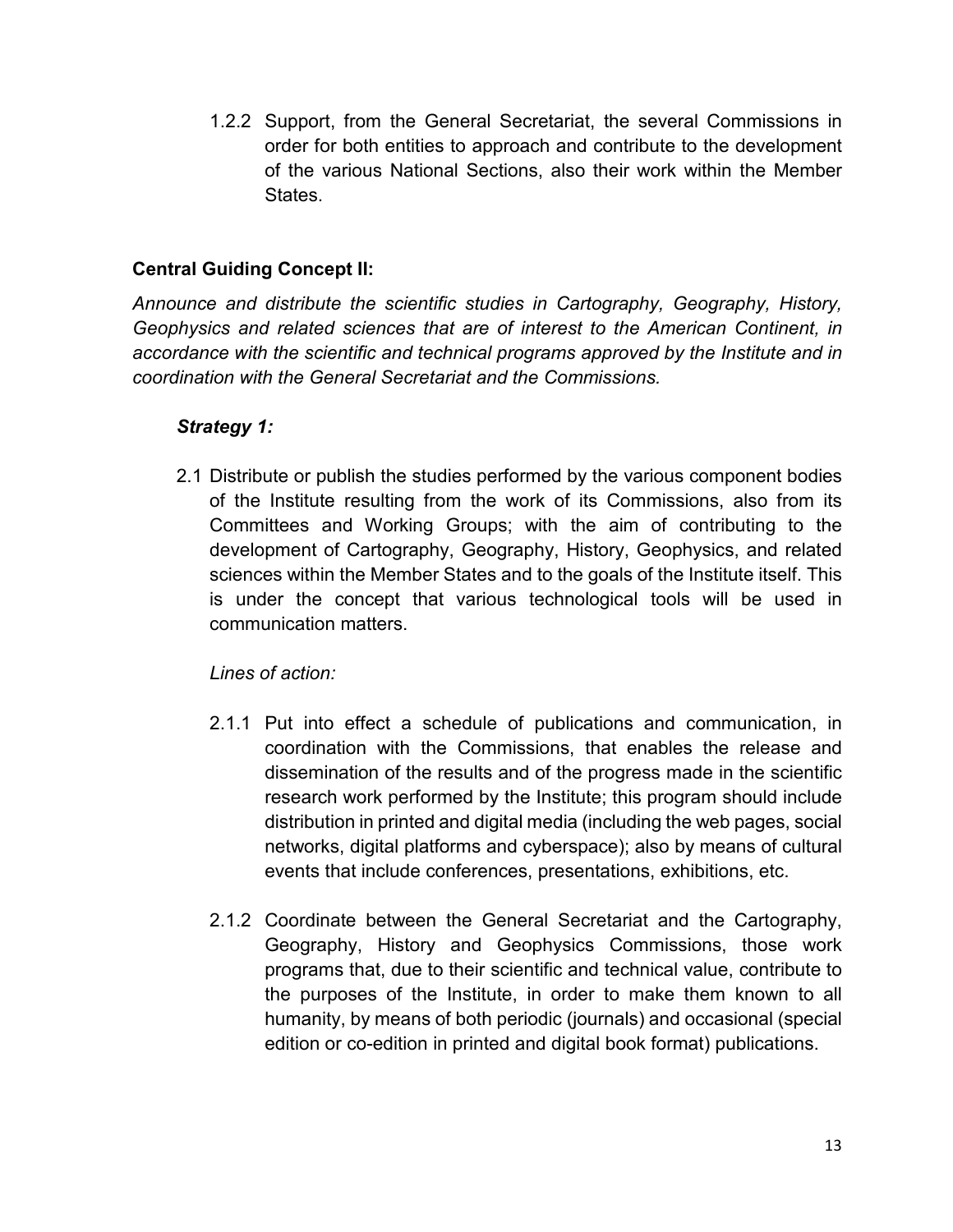2.1.3 Strengthen the scientific journals of the PAIGH by means of work coordinated between the General Secretariat, the Commissions, the Committees and the Working Groups. All of this by means of their publication through printed and digital media.

## *Strategy 2:*

2.2 Disseminate, by means of special editions and co-editions of printed and digital books, those works that may be considered as classics in Cartography, Geography, History, Geophysics and related sciences and which, due to their value, are judged as currently relevant for scientific development.

### *Lines of action:*

2.2.1 Publish in book format those classic works that are considered as contributing to developments in the areas of interest to the Institute due to their historic and scientific value.

## **Central Guiding Concept III:**

*Keep the finances in a healthy state, in order to guarantee its correct operational functionality, the scientific research projects given priority and the objectives for which the Institute was created. At the same time, the accounts and the state of the funds will be assessed and checked annually, with the support of internal and external auditors.*

### *Strategy 1:*

3.1 The General Secretariat will seek to keep the Institute operating adequately, by means of a healthy and balanced management of the income and expenditures, of the correct use of the Budget and of its financial state.

### *Lines of action:*

3.1.1 The General Secretariat will seek to ensure that all the Member States pay their annual membership quotas and that they keep these quotas up to date, as far as possible avoiding arrears with payments outstanding; in addition to managing strictly the rest of the income and existing funds, with the purpose of ensuring that it sustains the financial operations of the Institute.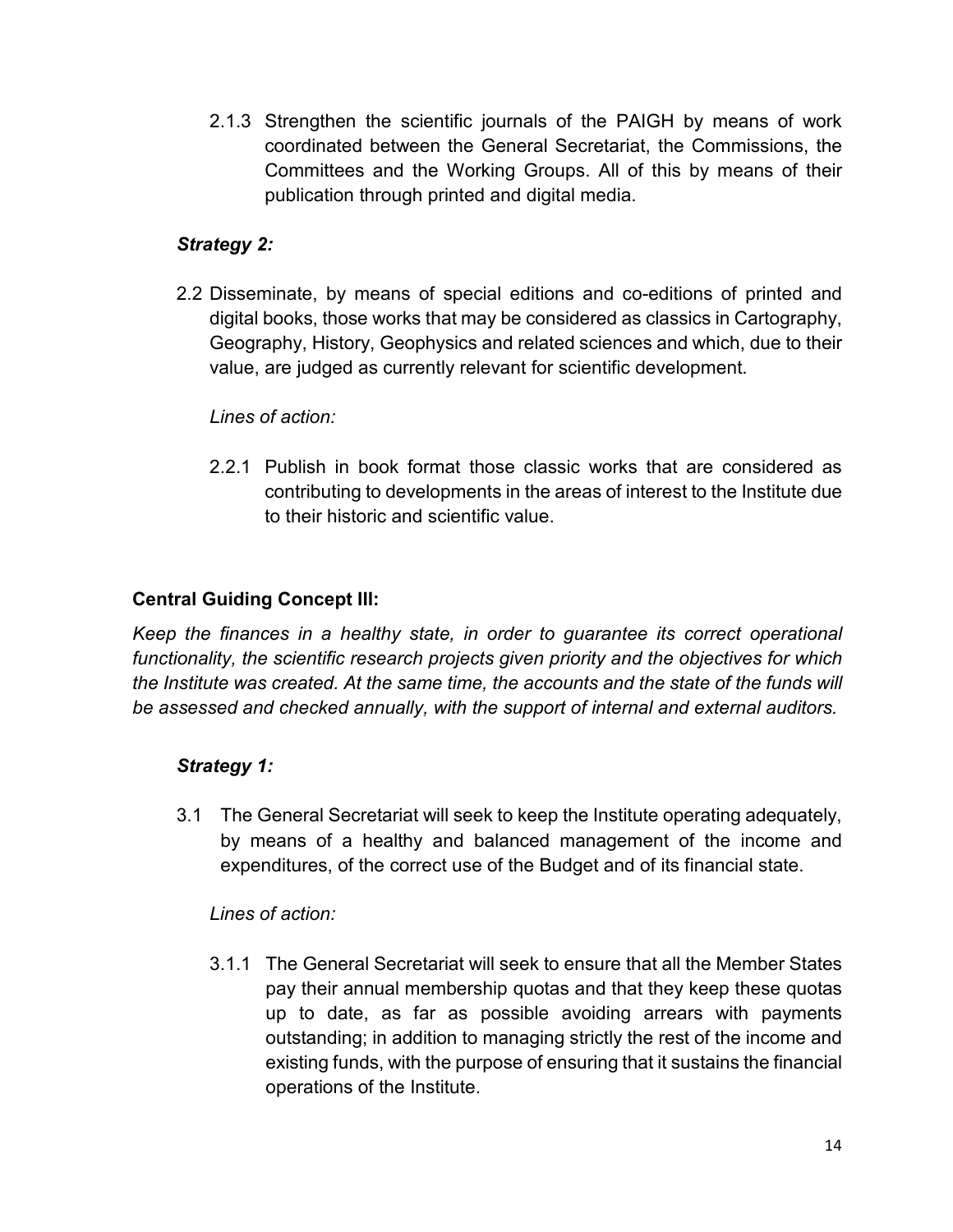3.1.2 Keep the finances of the Institute to a healthy balance, by means of the application of the principle "do not spend more than you have", and by ensuring the viability of the Institute in the near future, thanks to a rational use of the financial resources, to which a strict economy is applied. This is with the aim of achieving an adequate distribution of the budget items and ensuring the performance of the programs in accordance with their scientific importance and value.

#### *Strategy 2:*

3.2 The General Secretariat will ensure that the accounts and the state of the funds be checked, also that the budget and its budgetary items be used suitably, all with the support of internal and external auditors.

#### *Lines of action:*

- 3.2.1A healthy management of the finances will be established, based on the elimination of unnecessary expenses and budget items; which will make it possible to finance more scientific projects and studies of a priority nature.
- 3.2.2The General Secretariat will make use of the powers granted to it by the Statutes and Regulations of the Institute, in order for an audit to be performed each year to check and submit an accounting report, by means of internal and external auditors who guarantee transparency in the financial resources. This measure will be applicable to all the component bodies subject to the authority or the supervision of the General Secretariat.

### **Central Guiding Concept IV:**

*Strengthen the presence at global level of the Pan American Institute of Geography and History, emphasizing its relations with international organizations, such as the Organization of American States (OAS), and with the States of the continent*.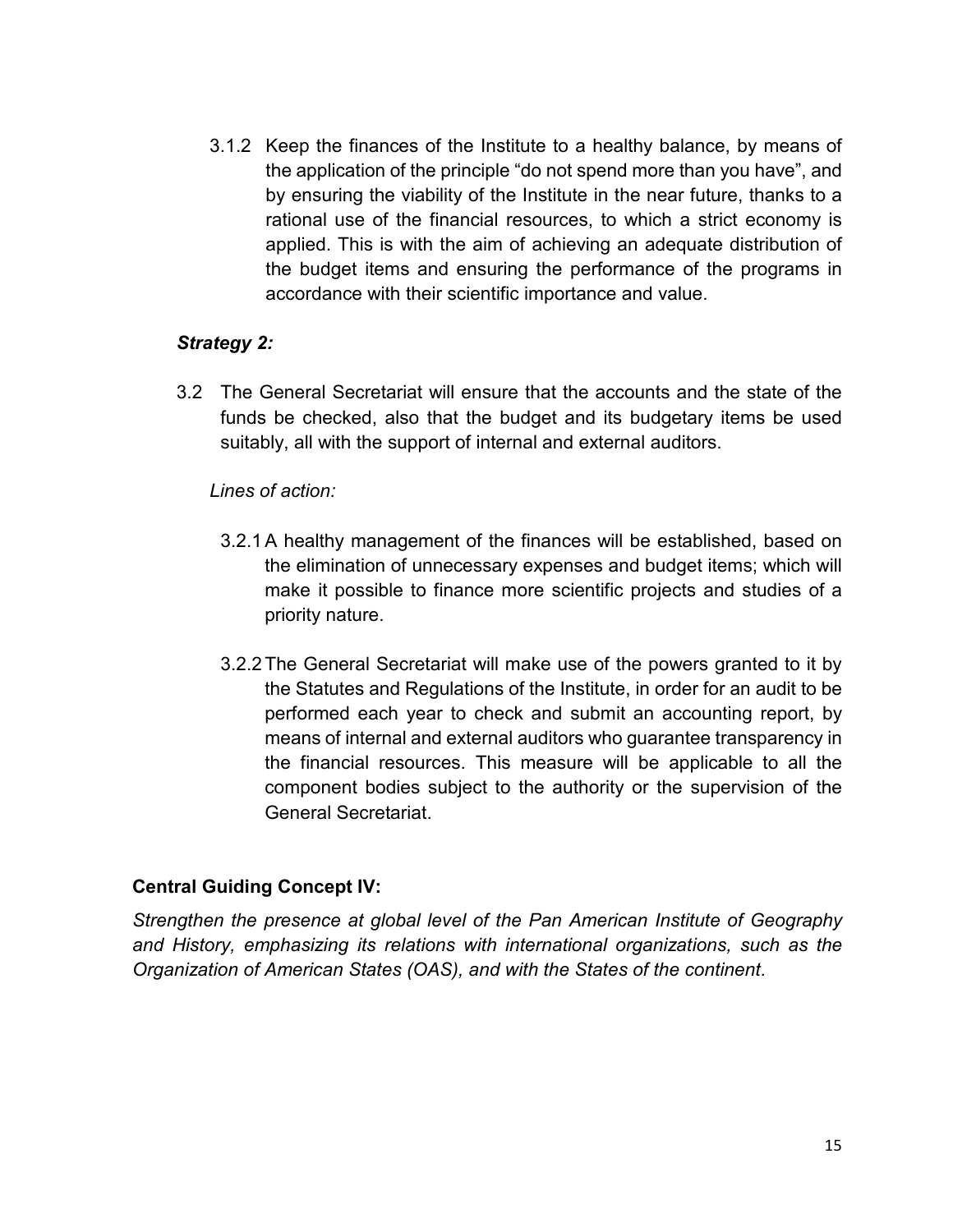## *Strategy 1:*

4.1 Make relations with the OAS closer, as is appropriate for one of its specialized agencies with technical autonomy.

*Lines of action:*

- 4.1.1 Check that the recommendations of the General Assembly and of the Councils of the OAS are taken into consideraration.
- 4.1.2 Encourage participation in the technical advice and provision of information to the General Assembly, to the Councils and to any other component body of this international organization.
- 4.1.3 Coordinate and strengthen the Mixed Commission of the PAIGH and of the OAS at the level of the General Secretariats; this will meet every two years and is for the purpose of facilitating exchanges of information between these bodies.

### *Strategy 2:*

4.2 Strengthen its image and its relations with the Governments and the societies of the Member States of the Institute, and, in the same way, with the Observer States.

- 4.2.1 Urge and work towards better relations and scientific and technical exchanges with each of the National Sections, with the objective of strengthening the importance of these both within the States of these Sections and, also, along with this, for the Institute itself.
- 4.2.2 Encourage a greater scientific and technical exchange with each one of the delegations of the Observer States.
- 4.2.3 Establish relations for cooperation with inter-governmental organizations and other entities whose activities are compatible with the mission of the Institute, using the status of Permanent Observer.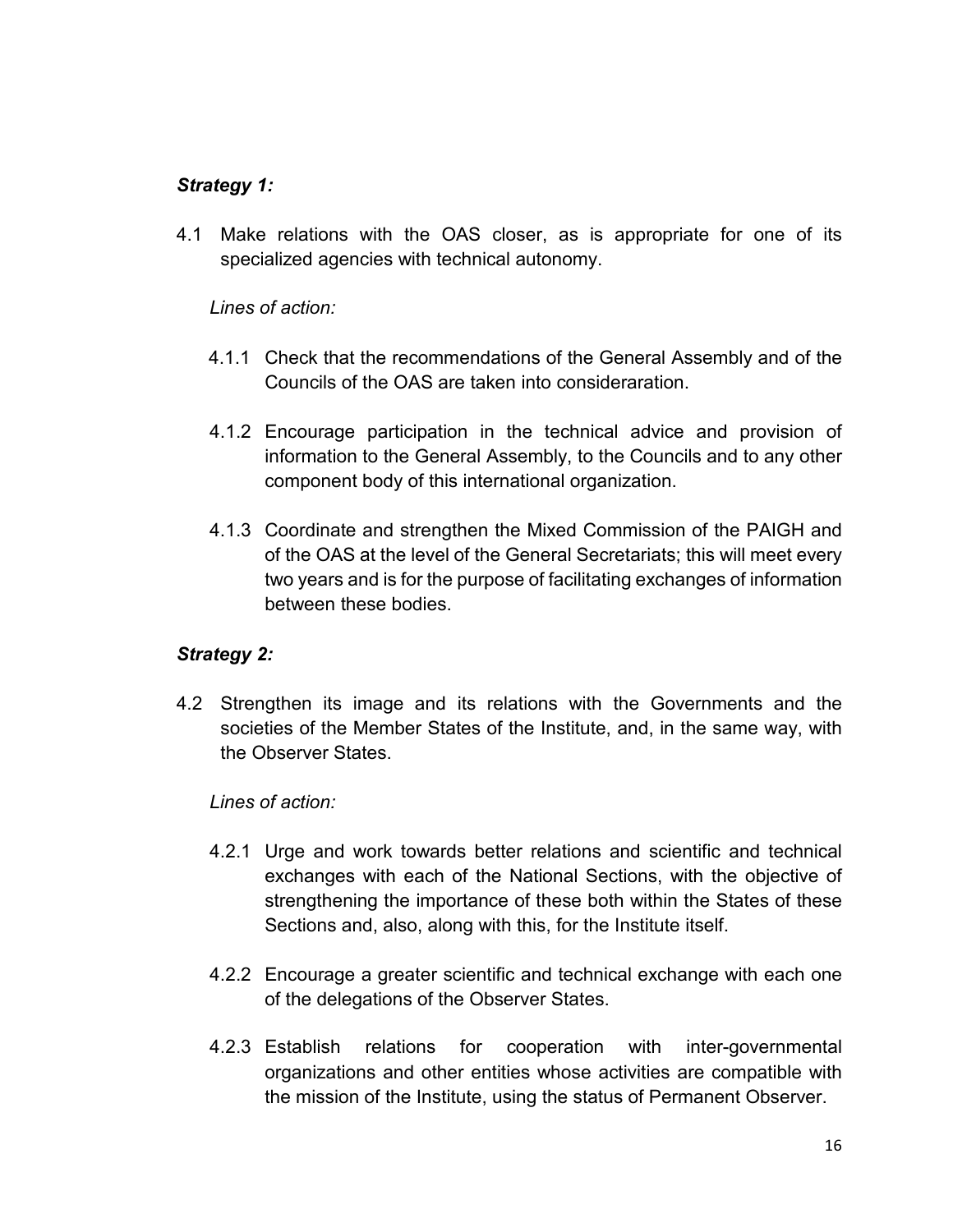## **Central Guiding Concept V:**

The Pan American Institute of Geography and History will strengthen its relations with the country hosting the central office of the Institute and the Commission Presidencies, including those countries that host the General Assembly and the meetings of the Commissions, with the aim of supporting a finer performance by these component bodies, which will lead to benefits for the correct operational functionality and improved image of the Institute.

## *Strategy 1:*

5.1 The General Secretariat will seek to maintain good relations with the country hosting the Institute's central office, and in the same way with the States to which the Commission Presidents are attached.

- 5.1.1 The General Secretariat will seek to improve its relations with the authorities of various levels of the government of the United Mexican States, with the aim of facilitating the tasks of all of the personnel who work at the building of the central office of the Institute, also, in the same way, at the "José Toribio Medina" Bibiographic Resource — held at the "Bonfil Batalla" Library in the National Anthropology and History School — and at the map library of the Institute held in the "Manuel Orozco y Berra" Map Library — managed by the Agricultural and Fisheries Information Service (SIAP) of Mexico.
- 5.1.2 The General Secretariat will develop its scientific and technical relations and exchanges with the countries that house the headquarters of the Commissions, including the countries that host the General Assembly and the meetings of the Commissions, in order to support and collaborate with the Presidencies of these component bodies in their relations with the authorities at various levels of the government, institutions and organizations of the Member State to which they belong.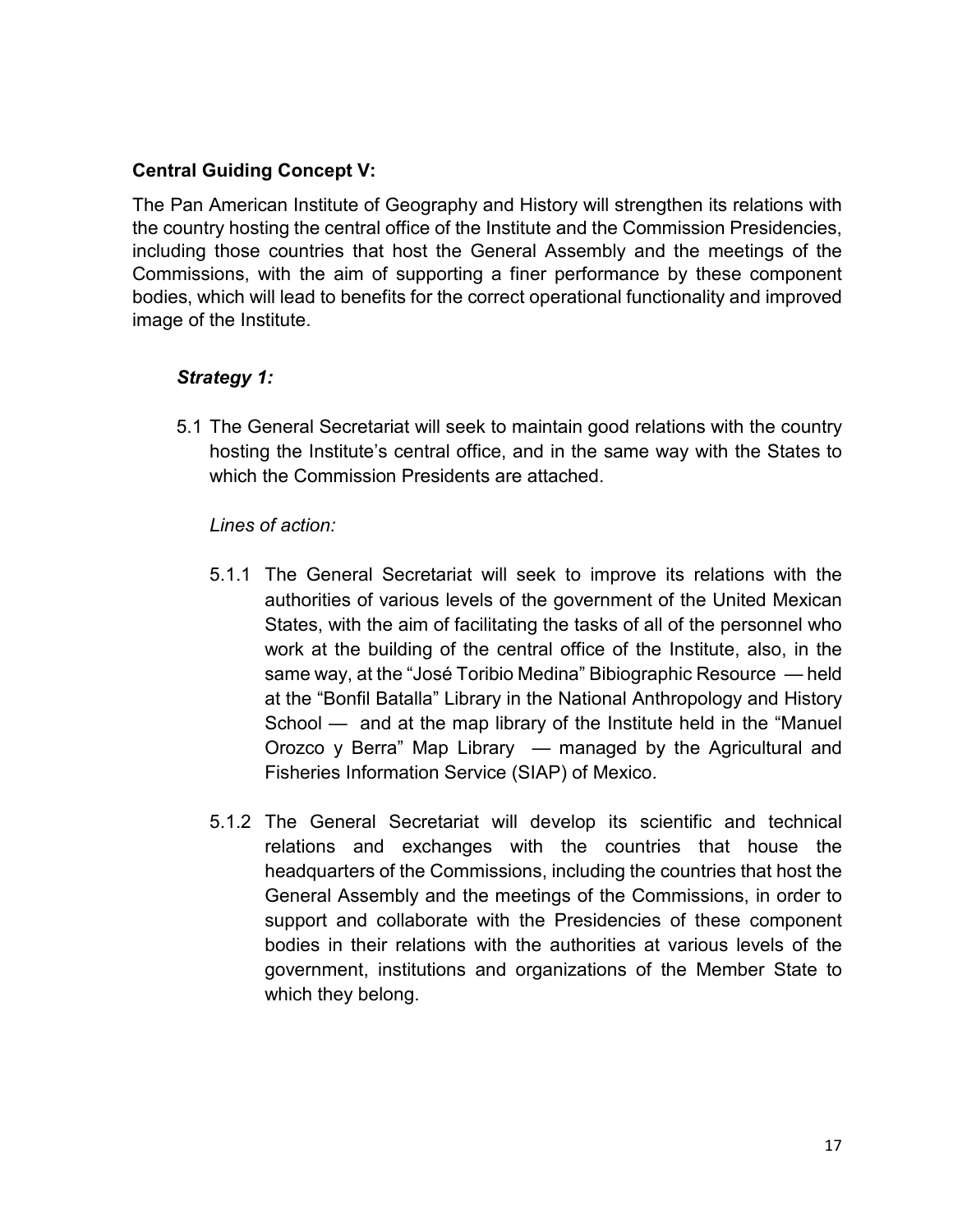## **Central Guiding Concept VI:**

*Work towards ensuring that all of the human and material resources, the infrastructure, the fixed, movable and historic assets, the archive, artistic, bibliographic, and journal library stocks, and the map library of the PAIGH are all maintained in a good state of conservation, also that the regulations are updated in accordance with the new Organic Statute, with the aim of sustaining a correct operational status for the exact fulfillment of the goals for which it was created.*

## *Strategy 1:*

6.1 Maintain a polite and friendly working environment among the personnel and all component bodies of the PAIGH, also keep the headquarters office in the best possible state of working conditions and of good maintenance, conserving also the fixed and movable assets and the archive and historical materials that are kept within these premises.

- 6.1.1 Analyze and take the necessary measures for improving and strengthening the quality of life and the professional and workplace development of the personnel of the General Secretariat; on the basis of respect for personal dignity and inclusiveness, free of discrimination and with equality between genders; taking into consideration the human resources as the most valuable asset that the PAIGH possesses.
- 6.1.2 Run a diagnostic analysis of the state of conservation of the headquarters building and of all the premises that it possesses, and take care of the fixed and movable assets of the Institute, in order to take the measures that are appropriate for their adequate conservation.
- 6.1.3 Perform a study on the state in which the stocks of historical, archive and artistic materials of the Institute are currently to be found, in order to take suitable measures for ensuring their control and classification in accordance with international standards for archive and historical documentation, together with being in good conditions of conservation. Moreover, the necessary restoration tasks required for protecting this institutional heritage would be planned.